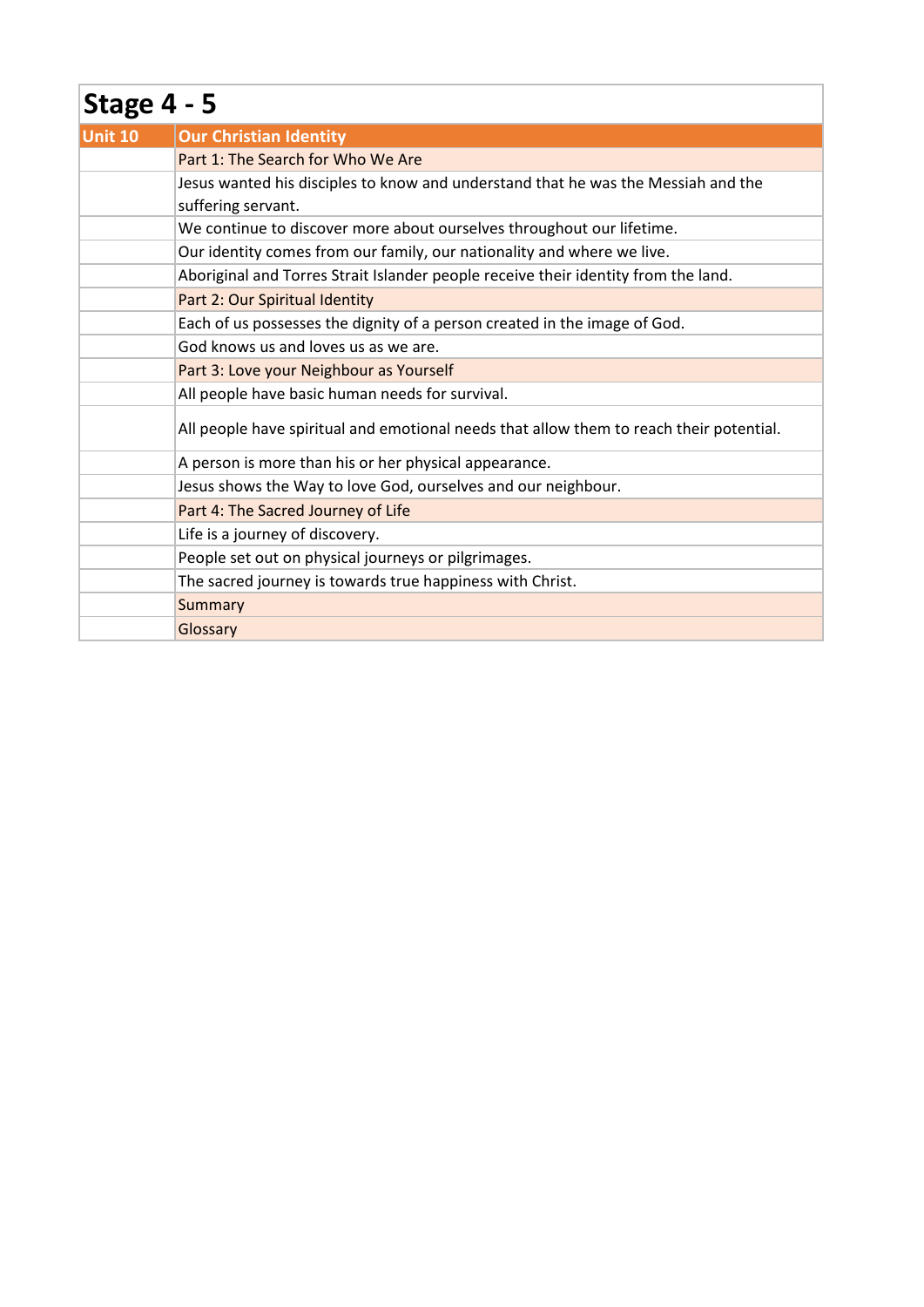| Unit 11 | <b>Journeys Shared</b>                                                                                                      |
|---------|-----------------------------------------------------------------------------------------------------------------------------|
|         | Part 1: Travelling Through Time and Place                                                                                   |
|         | People travel on a variety of journeys throughout their lifetime.                                                           |
|         | Journeys have similar characteristics.                                                                                      |
|         | Sharing stories along the way is an important way of sharing life's experiences.                                            |
|         | Part 2: Australian Stories Along the Way                                                                                    |
|         | Dreaming stories of the Aboriginal and Torres Strait Islander people tell of their journey                                  |
|         | through time and provide their oral history.                                                                                |
|         | The Aboriginal story changed after white settlement.                                                                        |
|         | The Australian story has continued to change with exploration, immigration and people<br>seeking asylum.                    |
|         | Part 3: Travel Stories from the Old Testament                                                                               |
|         | The nomadic people Abram and Sarai, were chosen by God to leave their homeland and                                          |
|         | travel to the Promised Land of Canaan.                                                                                      |
|         | Joseph, who was sold into slavery in Egypt, became the governor of that country.                                            |
|         | Jacob and his entire household migrated to Egypt, where, over time, they grew numerous.                                     |
|         | Moses' story began in Egypt where he was called by God to lead the Hebrew people back to<br>the Promised Land.              |
|         | The Israelites' long journey began with the Exodus from Egypt and continued for forty years<br>in the desert land of Sinai. |
|         | Part 4: Travel Stories from the New Testament                                                                               |
|         | Jesus' life began with a journey to Bethlehem where he was born.                                                            |
|         | As a young child, Jesus spent time in Egypt and then grew up in Nazareth in Galilee.                                        |
|         | From Galilee, Jesus began his public ministry and travelled for three years, teaching and<br>healing people.                |
|         | Jesus' journey to Jerusalem was to his death on the cross for the love of his Father and 'for<br>the life of the world'.    |
|         | Part 5: Letters of a New Testament Pilgrim                                                                                  |
|         | When Saul was travelling to Damascus, he experienced the risen Jesus.                                                       |
|         | Paul travelled through the countries around the Mediterranean Sea, establishing Christian                                   |
|         | communities, especially among the gentiles.                                                                                 |
|         | Paul wrote letters to instruct and encourage the new Christian communities - his Letter to                                  |
|         | the Church at Colossae is one of them.                                                                                      |
|         | <b>Summary</b>                                                                                                              |
|         | Glossary                                                                                                                    |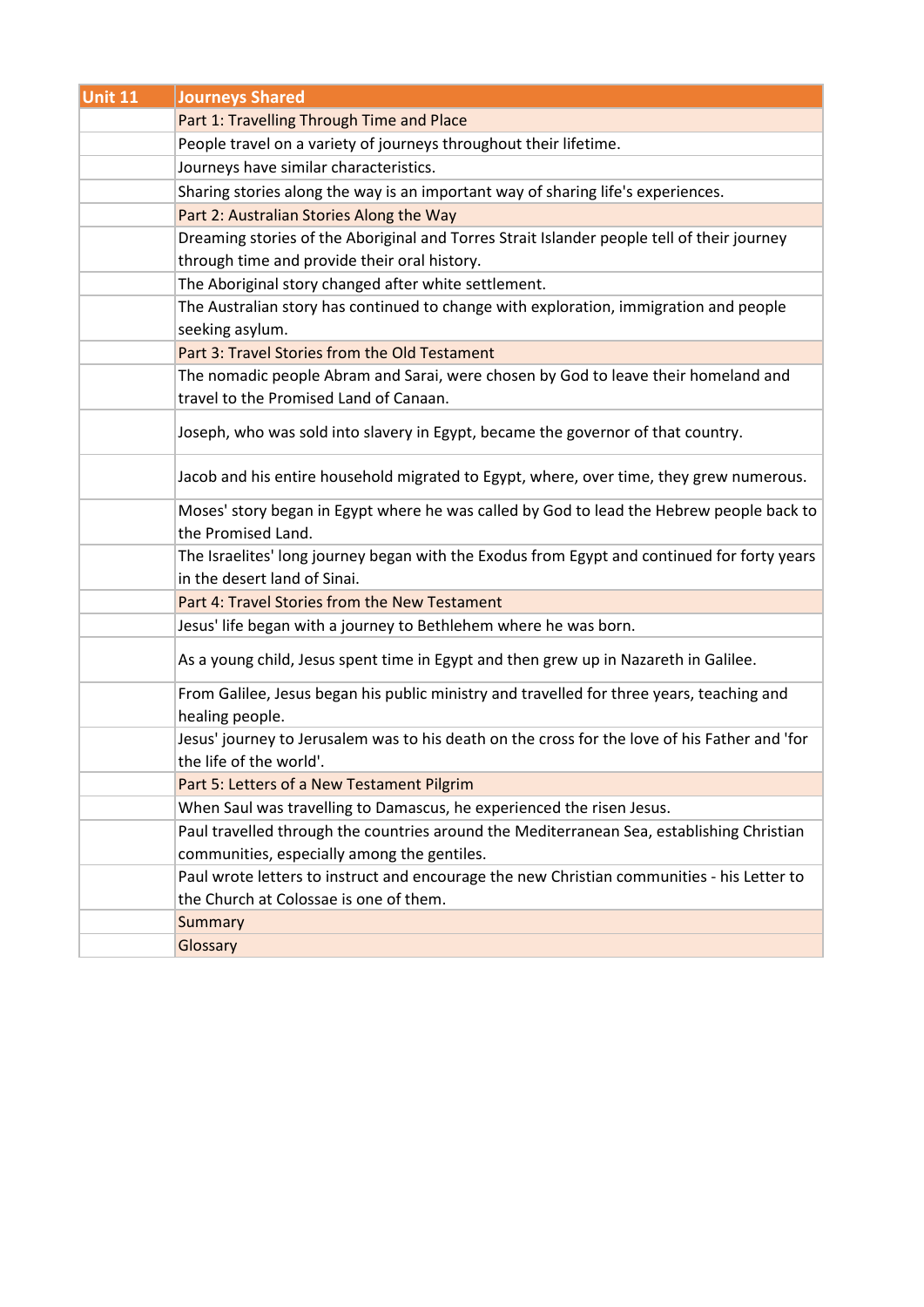| Unit 12 | Do This in Memory of Me                                                                                                                                                                       |
|---------|-----------------------------------------------------------------------------------------------------------------------------------------------------------------------------------------------|
|         | Part 1: What is the Eucharist?                                                                                                                                                                |
|         | The Eucharist is the sacramental sacrifice, which perpetuates the sacrifice of the cross.                                                                                                     |
|         | The Eucharist is the memorial of the death and resurrection of Christ.                                                                                                                        |
|         | The Eucharist is the Sacred Meal in which Christ is received. In the Eucharist, the new and                                                                                                   |
|         | eternal covenant, established by the sacrifice of Christ, is renewed.                                                                                                                         |
|         | Part 2: Christ's Presence in the Eucharist                                                                                                                                                    |
|         | Catholics usually celebrate the memorial sacrifice of Christ's death and resurrection within<br>the context of a liturgical celebration, called Mass.                                         |
|         | Sometimes people may receive the sacrament of the Eucharist outside the context of Mass.                                                                                                      |
|         | Christ is present in the people who gather in his name to celebrate Mass, in the Word of<br>God proclaimed during Mass, in the presiding celebrant, and in the elements of bread and<br>wine. |
|         | We show reverence towards Christ by recognising and responding to the four ways in which<br>Christ is present.                                                                                |
|         | Worship of the Eucharist outside the sacrifice of the Mass highlights the fundamental<br>mystery of the Eucharist, Christ's true presence, body and blood, in the Blessed Sacrament.          |
|         | Part 3: The Gospel Traditions of the Eucharist                                                                                                                                                |
|         | The synoptic gospels of Mark and Matthew recount the tradition of the celebration of the<br>Eucharist at the Last Supper.                                                                     |
|         | The Gospel of John presents the Eucharist as a farewell meal of remembrance of Jesus'<br>service to his disciples, symbolised by the washing of the feet.                                     |
|         | The Gospel of Luke combines the traditions of a sacrificial meal and a farewell meal of<br>remembrance, and adds a third element of a memorial command.                                       |
|         | In the Last Supper, Jesus announced humanity's new covenant, which Jesus sealed with his<br>blood.                                                                                            |
|         | The promise of Jesus to remain with his Church is made real in both the sacramental<br>memorial and the fulfilment of the command to love as Jesus loved.                                     |
|         | Catholics believe in the real presence of Jesus Christ in the Eucharist, because the Church                                                                                                   |
|         | affirms the literal meaning of Christ's words at the Last Supper.                                                                                                                             |
|         | Part 4: Eucharist as Sacrament                                                                                                                                                                |
|         | The Eucharist is a sacrament unlike any of the other sacraments; it is a sacrament of the<br>Church.                                                                                          |
|         | The institution of the Eucharist is of decisive importance for the foundation of the Church,<br>and for understanding Jesus as the mediator of salvation.                                     |
|         | All the other sacraments find their ultimate meaning in the Eucharist and are directed                                                                                                        |
|         | towards the Eucharist, because in this sacrament we receive the real Body and Blood of<br>Christ.                                                                                             |
|         | We, the Body of Christ, are a new creation, because we have been reconciled and reunited<br>with God.                                                                                         |
|         | Part 5: The Meal of Pilgrims                                                                                                                                                                  |
|         | Christians, by virtue of their baptism, are also pilgrims on a pilgrimage to eternal life with<br>God.                                                                                        |
|         | Catholic pilgrims journey towards the ultimate goal, union with God, knowing that God is<br>with them through the Eucharist.                                                                  |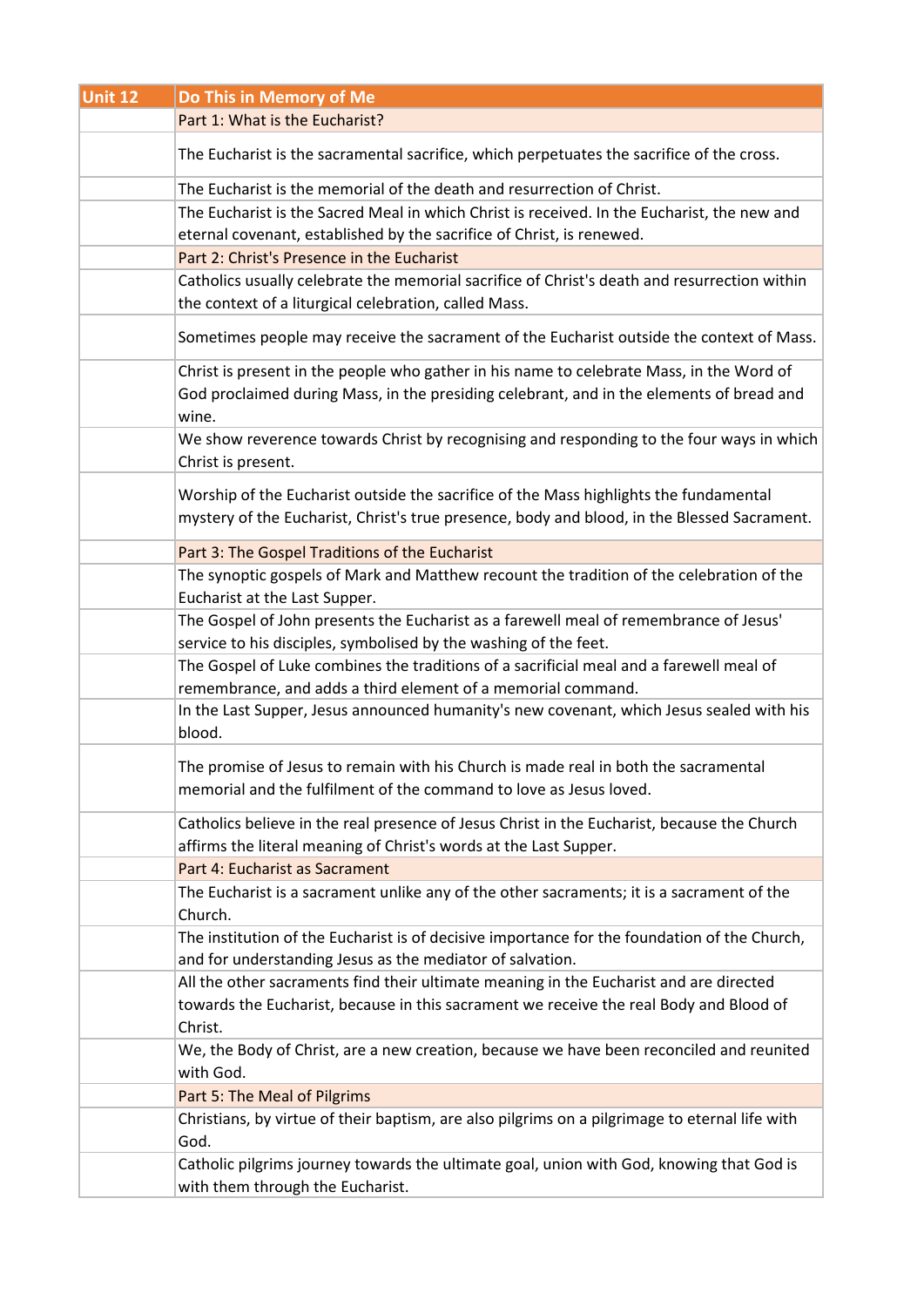| Holy Communion is a festive meal from which Catholic pilgrims receive strength and joy on<br>the journey through life, so that they may arrive home to the banquet of eternal life.                                       |
|---------------------------------------------------------------------------------------------------------------------------------------------------------------------------------------------------------------------------|
| Part 6: Memorial and Thanksgiving                                                                                                                                                                                         |
| A foundational event is one in which God enters human history to change its course.                                                                                                                                       |
| During the Jewish Passover Meal, the liberation from slavery and the giving of the covenant<br>are commemorated and celebrated with thanksgiving.                                                                         |
| Christians share in the event of the Last Supper by keeping memory and thanking God for<br>Jesus our Saviour, who is God's gift to humankind.                                                                             |
| The saving deeds of Christ are remembered through many images.                                                                                                                                                            |
| Jesus left to the Church a sacrifice of his Body and Blood, by which the cross would be re-<br>presented, its memory perpetuated, and its power applied to the forgiveness of sins.                                       |
| There are three important aspects of the Eucharist - the sacrificial memorial of Christ and<br>his Body, thanksgiving and praise to the Father, and the presence of Christ by the power of<br>his Word and of his Spirit. |
| Christians carry out Christ's command to, 'Do this in memory of me' on Sundays in parish<br>churches throughout the world, when they gather as communities of faith.                                                      |
| Part 7: The Eucharist Prayer                                                                                                                                                                                              |
| In the Roman Catholic Church there are four variations of the Eucharist Prayers on Sundays.<br>They all share the same basic themes.                                                                                      |
| The Eucharistic Prayer takes the form through which Christ and the Passion of Christ are<br>sacramentally re-presented to the community.                                                                                  |
| The Eucharistic Prayer is the people's prayer, proclaimed by the priest, who presides on<br>their behalf.                                                                                                                 |
| The Eucharistic Prayers have emerged from various traditions.                                                                                                                                                             |
| <b>Summary</b>                                                                                                                                                                                                            |
| Glossary                                                                                                                                                                                                                  |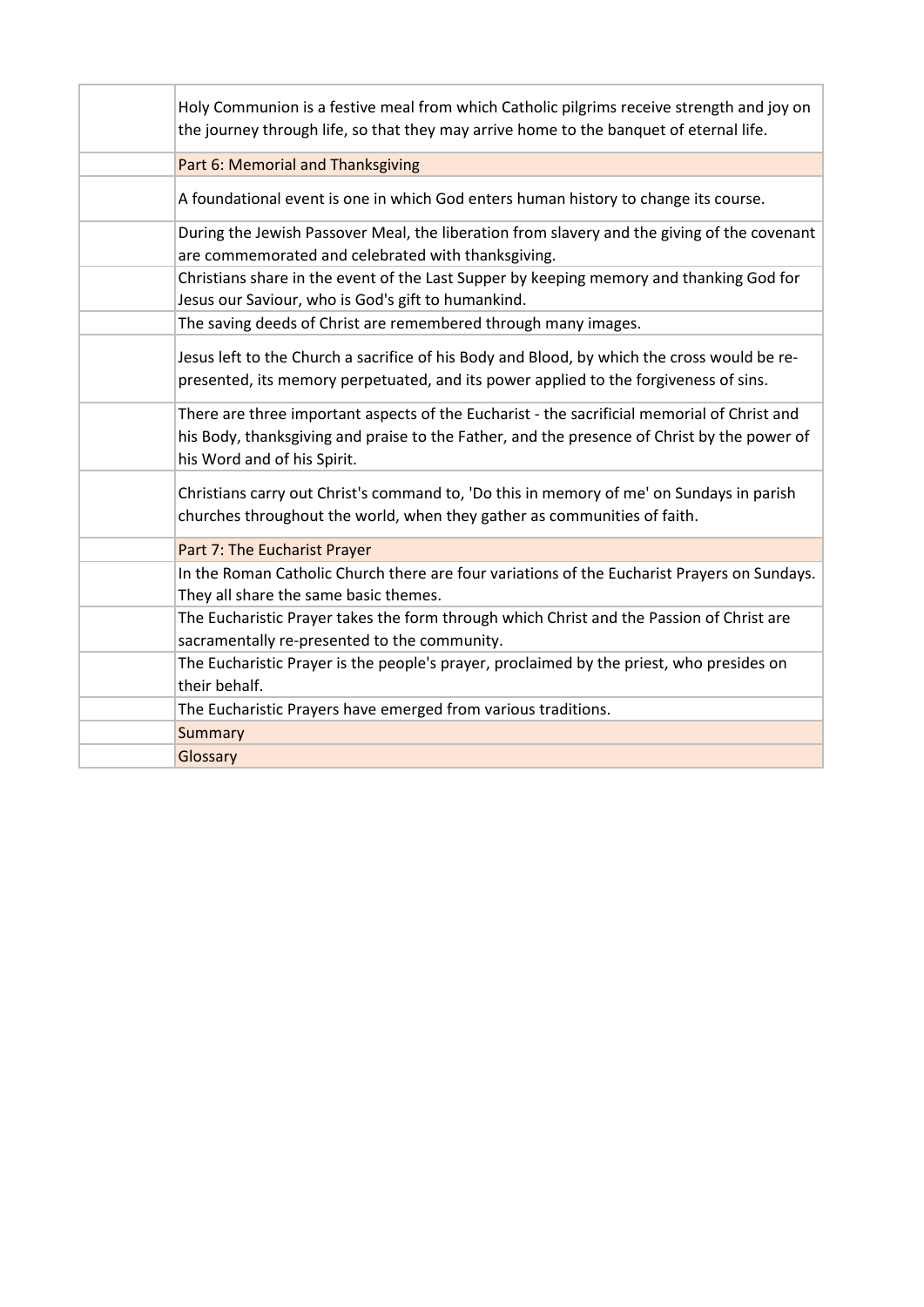| Unit 13 | <b>Medieval Christianity</b>                                                                                                                                                        |
|---------|-------------------------------------------------------------------------------------------------------------------------------------------------------------------------------------|
|         | Part 1: A Question of Authority                                                                                                                                                     |
|         | The history of Christianity in Medieval Europe is closely connected to the political, cultural                                                                                      |
|         | and social history of Europe.                                                                                                                                                       |
|         | Christianity grew to be the religion of Europe, dominating every aspect of life and society,<br>from the period after the fall of the Western Roman Empire, to the beginning of the |
|         | Renaissance period, around the 1450s.                                                                                                                                               |
|         | The position and influence of the pope evolved to be more politically and socially powerful.                                                                                        |
|         | The relationships between the popes and the kings of Europe, especially with the kings of                                                                                           |
|         | the Franks (modern day France) strengthened, increasing the spread Christianity                                                                                                     |
|         | throughout Europe.                                                                                                                                                                  |
|         | The question of authority and power became complex, made more so by many factors                                                                                                    |
|         | occurring in Europe and other parts of the world at the time.                                                                                                                       |
|         | Part 2: The Great Eastern Schism                                                                                                                                                    |
|         | Religious division and differences of opinions have always been part of society, even during<br>Jesus' time.                                                                        |
|         | During medieval times, churches in the East and the West shared the same faith and                                                                                                  |
|         | continue to do so to this day. However, over many centuries a split or schism developed                                                                                             |
|         | between the Latin or Western Church and the Eastern or Greek speaking Church. This was                                                                                              |
|         | the first major break in Christianity, known as the Great Eastern Schism.                                                                                                           |
|         |                                                                                                                                                                                     |
|         | The factors that contributed to the schism were complex and developed gradually over                                                                                                |
|         | centuries, fuelled by the development of and changes in culture, language, society and                                                                                              |
|         | politics.                                                                                                                                                                           |
|         | In recent decades, leaders of Eastern and Western churches have made movements                                                                                                      |
|         | towards reconciliation, but the road to full reconciliation remains a challenge, given the                                                                                          |
|         | many deep-seated differences that have existed for centuries.                                                                                                                       |
|         | Part 3: Our Monastic Tradition                                                                                                                                                      |
|         | The monastic life has its roots in ancient religious practices where people sought solitude to                                                                                      |
|         | pray and grow in their relationship with God.                                                                                                                                       |
|         | In the Middle Ages the monastic life developed into a particular form with specific rules and                                                                                       |
|         | guidelines for those who sought to live monastic lives.                                                                                                                             |
|         | The monasteries of Europe in the Middle Ages allowed for the preservation and                                                                                                       |
|         | development of education and the arts through their focus on writing and copying                                                                                                    |
|         | manuscripts, based on classical works and the scriptures.                                                                                                                           |
|         | The monastic tradition is important for the continuing tradition of faith passed on to us in                                                                                        |
|         | written works and artistic works and a tradition of prayer, reflection and solitude.                                                                                                |
|         | Part 4: Pilgrimages - Journeys of Faith and Discovery                                                                                                                               |
|         | The idea of going on a pilgrimage is not new, but has existed for centuries.                                                                                                        |
|         | Pilgrimages were eagerly embraced by the majority of medieval people from all walks of                                                                                              |
|         | life, irrespective of their age or wealth.                                                                                                                                          |
|         | A pilgrimage was regarded as a retreat from worldly concerns and a journey inwards, which                                                                                           |
|         | allowed pilgrims an opportunity to discover more about their religion and their relationship                                                                                        |
|         | with God.                                                                                                                                                                           |
|         | Part 5: A Call to War and the Road to Peace                                                                                                                                         |
|         | The Crusades were religious wars called by the popes, and other religious and political                                                                                             |
|         | leaders to recover Jerusalem or defend Christian territory in Palestine, lost or perceived as                                                                                       |
|         | being threatened by Islamic conquerors.                                                                                                                                             |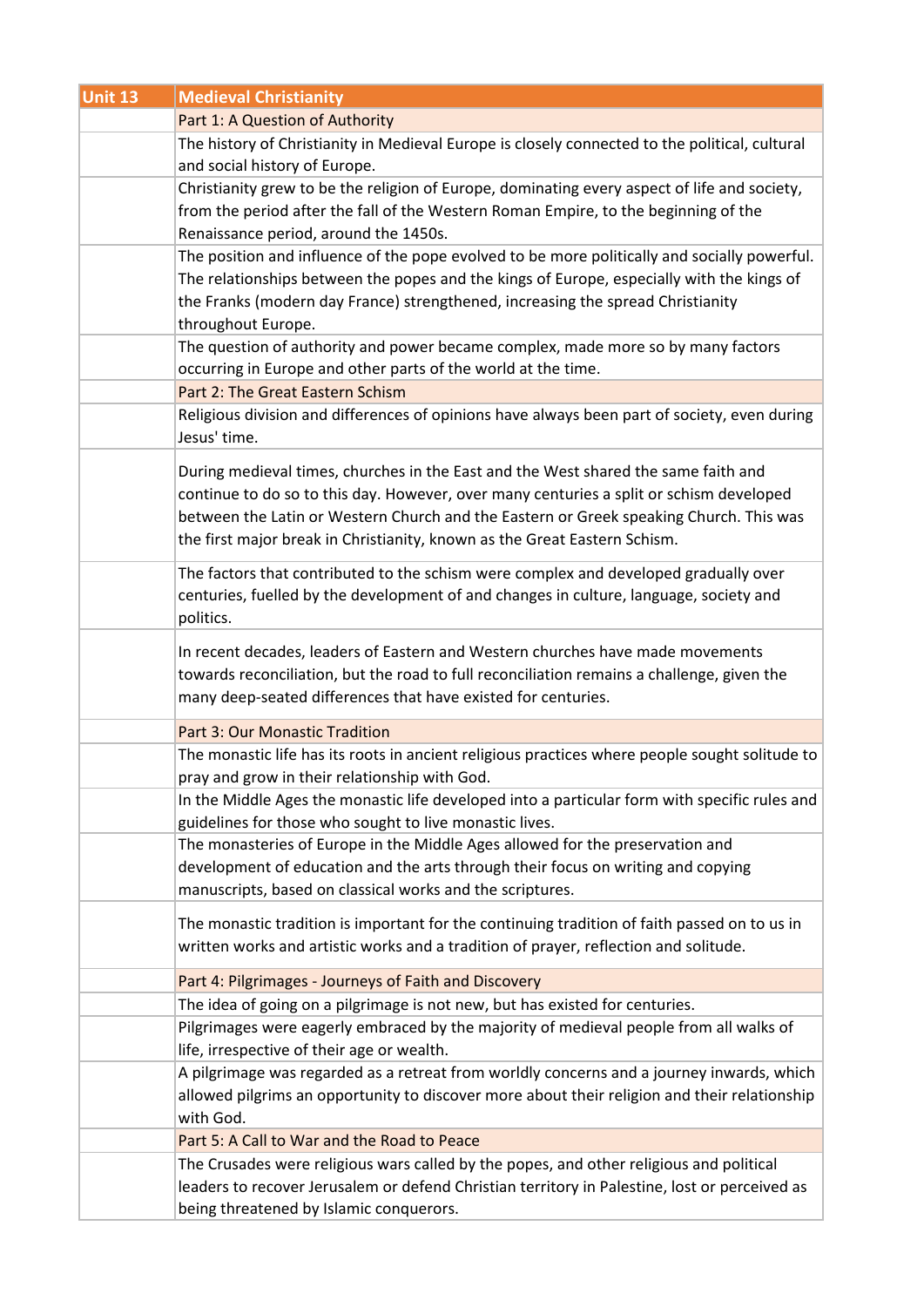| No religious war is ever justified, whether they are Christian, Islamic or Jewish or any other<br>religious tradition.                  |
|-----------------------------------------------------------------------------------------------------------------------------------------|
| The path to reconciliation and peace begins with admission of guilt, seeking forgiveness and<br>a willingness to forgive.               |
| Part 6: Marian Devotions                                                                                                                |
| In the East and the West, the Church honours Mary as Theotokos.                                                                         |
| Devotion to Mary has a long history dating from the early Church, and took on specific                                                  |
| characteristics as it developed both in the Eastern and Western Churches during medieval<br>times.                                      |
| Marian devotions became very important in the Middle Ages - a period that saw the<br>development of the Hail Mary and the Rosary.       |
| Part 7: An Age of Progress                                                                                                              |
| Christianity, the dominant religion of Europe in the Middle Ages, made a significant                                                    |
| contribution to the advancement of society despite interruptions from wars, conquests and<br>other upheavals.                           |
| Great Gothic cathedrals expressed faith and creativity, while the growth of universities<br>advanced learning.                          |
| Returning crusaders and pilgrims brought new skills and knowledge that enriched the lives<br>of Europeans.                              |
| Part 8: Papal Authority and Reform                                                                                                      |
| The pope is the successor of St Peter, to whom Jesus gave the authority to lead and guide<br>the Church.                                |
| Some popes in the Middle Ages believed their spiritual authority was linked to worldly<br>power, often leading to abuse and corruption. |
| The rise of new religious orders, and new ways of living the Christian life, challenged the                                             |
| Church to renewal.                                                                                                                      |
| Summary                                                                                                                                 |
| Glossary                                                                                                                                |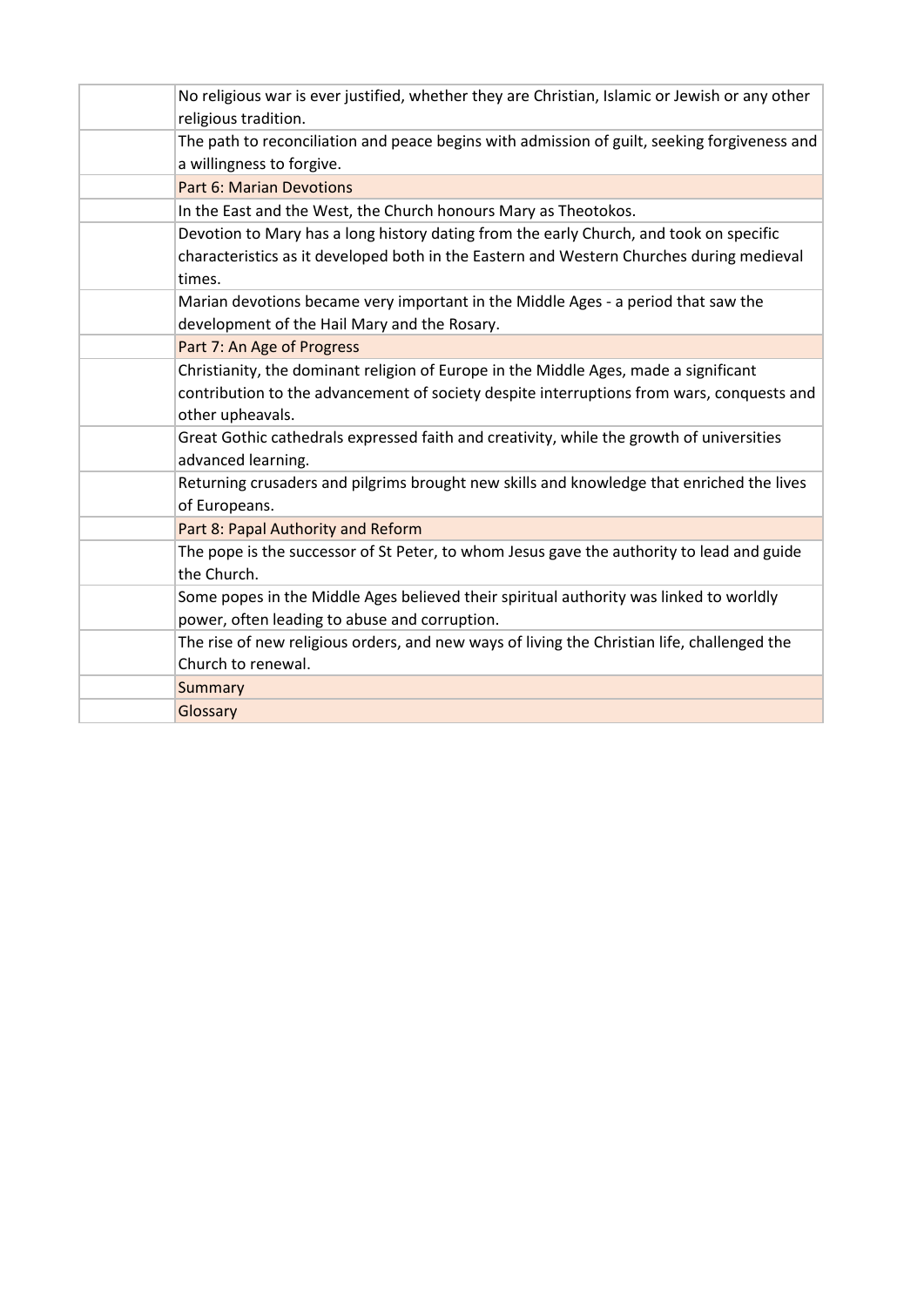| Unit 14 | <b>God's Heroes and Heroines</b>                                                                                                                                |
|---------|-----------------------------------------------------------------------------------------------------------------------------------------------------------------|
|         | Part 1: People of Inspiration and Hope                                                                                                                          |
|         | Heroes and heroines inspire us because they demonstrate admirable qualities of character                                                                        |
|         | that make life happy, safe and worthwhile.                                                                                                                      |
|         | Essential qualities of the human spirit, called virtues, help us all to live as Christians.                                                                     |
|         | As a nation, Australia develops an heroic spirit in times of hardship and natural disasters.                                                                    |
|         | Those in our society, who work with disadvantaged young people, are regarded as heroic.                                                                         |
|         | Part 2: Followers of Christ                                                                                                                                     |
|         | Jesus showed us how to live our lives and build a just society that works towards the reign<br>of God.                                                          |
|         | Through the action of the Holy Spirit, human and theological virtues, assist people to live<br>good lives and lead them to God.                                 |
|         | Sister Irene McCormack and Father Charlie Burrows are heroic Christians.                                                                                        |
|         | Part 3: Prophetic People of God                                                                                                                                 |
|         | The Old Testament prophets spoke on behalf of God about injustice, cruelty and oppression                                                                       |
|         | of the poor, and challenged the Chosen People to return to God.                                                                                                 |
|         | Isaiah was a prophet of faith and pleaded for trust in God, not in military alliance.                                                                           |
|         | Jeremiah's message was that people needed to make a new covenant of the heart with God                                                                          |
|         | and not depend on outward ritual.                                                                                                                               |
|         | Amos condemned corrupt city life, while Micah spoke of God's punishment, but also of                                                                            |
|         | hope.                                                                                                                                                           |
|         | Part 4: Heroic Women in Scripture                                                                                                                               |
|         | Despite the social conventions and limitations placed on women, some demonstrated                                                                               |
|         | leadership in extraordinary ways and achieved a place in history.                                                                                               |
|         | The stories of Sarah, Miriam, Deborah and Jael, Ruth, Judith and Esther illustrate trust in                                                                     |
|         | God, intelligence and courage.                                                                                                                                  |
|         | In contrast to the society of first century Palestine, Jesus promoted the dignity of women.                                                                     |
|         | Part 5: Mary's Faithful Discipleship                                                                                                                            |
|         | Information about Mary comes from the gospels, as well as the history, geography and<br>culture of her time.                                                    |
|         | We honour Mary as the Mother of God and follow her example as the faithful disciple who<br>consistently gave active and responsible consent to the will of God. |
|         | Mary was a woman of history who experienced personal suffering, loss and hardship, and<br>while sometimes she did not fully understand, she always trusted God. |
|         | Part 6: People of Faith and Virtue                                                                                                                              |
|         | The term, 'saints', covers a wide range of meanings, and has undergone changes throughout                                                                       |
|         | history.                                                                                                                                                        |
|         | Saints are those people who have been canonised, or recorded on the list, or canon, of                                                                          |
|         | officially-recognised holy ones.                                                                                                                                |
|         | Saints include martyrs, confessors, hermits, monks, scholars, Doctors of the Church, and                                                                        |
|         | patron saints.                                                                                                                                                  |
|         | There are three stages in the Church's process of considering a person for the title of 'saint.'                                                                |
|         | Part 7: Christian Holiness                                                                                                                                      |
|         |                                                                                                                                                                 |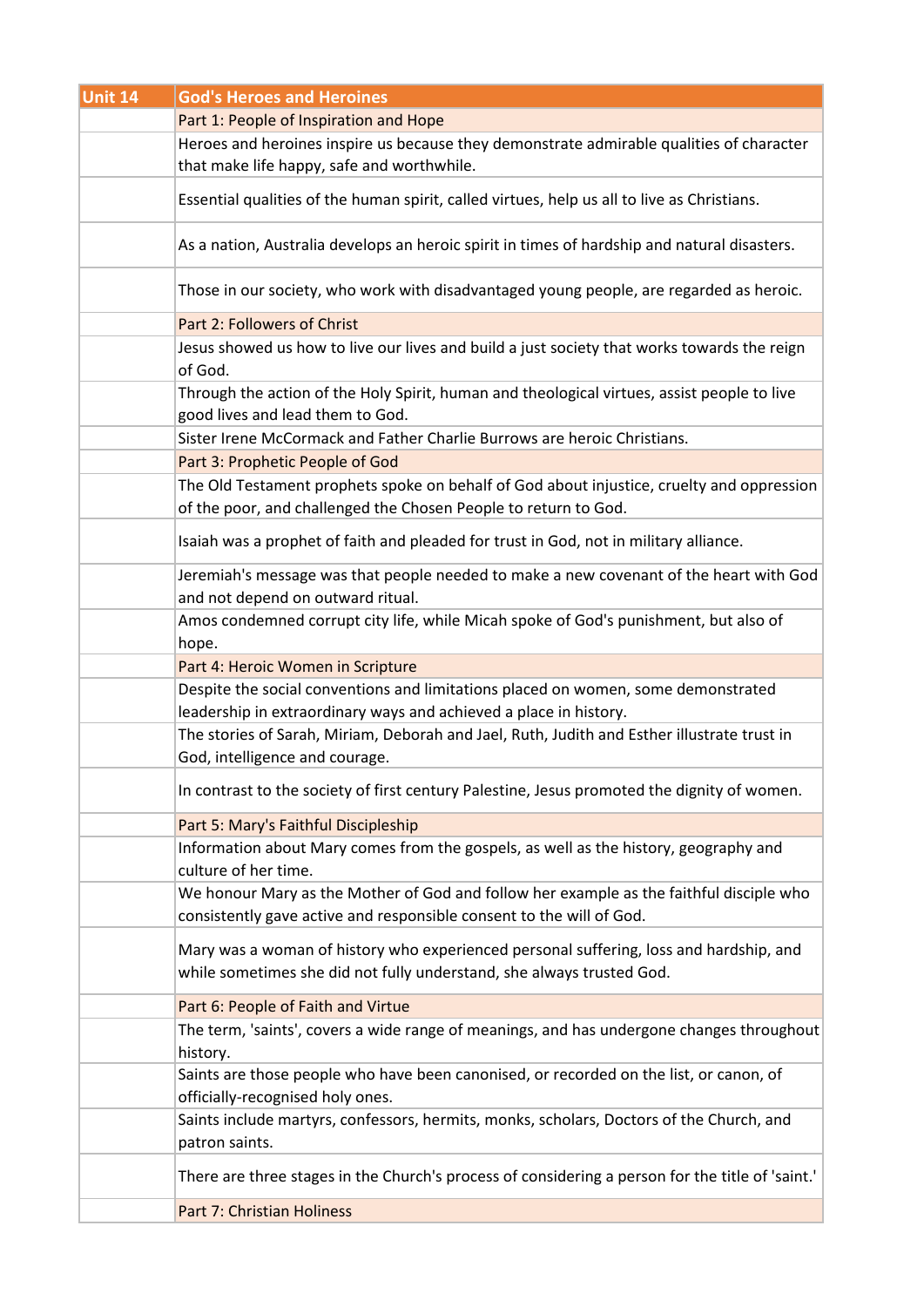| Holiness comes from following Jesus' commandment of love.                                                                                                                             |
|---------------------------------------------------------------------------------------------------------------------------------------------------------------------------------------|
| The saints have achieved holiness and true happiness by living out the Beatitudes.                                                                                                    |
| The Beatitudes are a guide for Christian living that challenges attitudes in today's society.                                                                                         |
| Part 8: Saint Mary of the Cross MacKillop                                                                                                                                             |
| Melbourne-born Mary MacKillop devoted her life to setting up schools and educating<br>underprivileged children in neglected rural communities in Australia and New Zealand.           |
| Mary also setup welfare institutions to make care available for the poor.                                                                                                             |
| Mother Mary was beatified on 19 January 1995 in Sydney, by Pope John Paul II.                                                                                                         |
| Blessed Mary was canonised on 17 October 2010 at St Peter's Square, Rome by Pope<br>Benedict XVI.                                                                                     |
| Part 9: Contributors to Education                                                                                                                                                     |
| Saint Angela Merici, Blessed Edmund Rice and Saint Marcellin Champagnat are holy people<br>who responded to Jesus' call by establishing religious orders to conduct Christian schools |
| <b>Summary</b>                                                                                                                                                                        |
| Glossary                                                                                                                                                                              |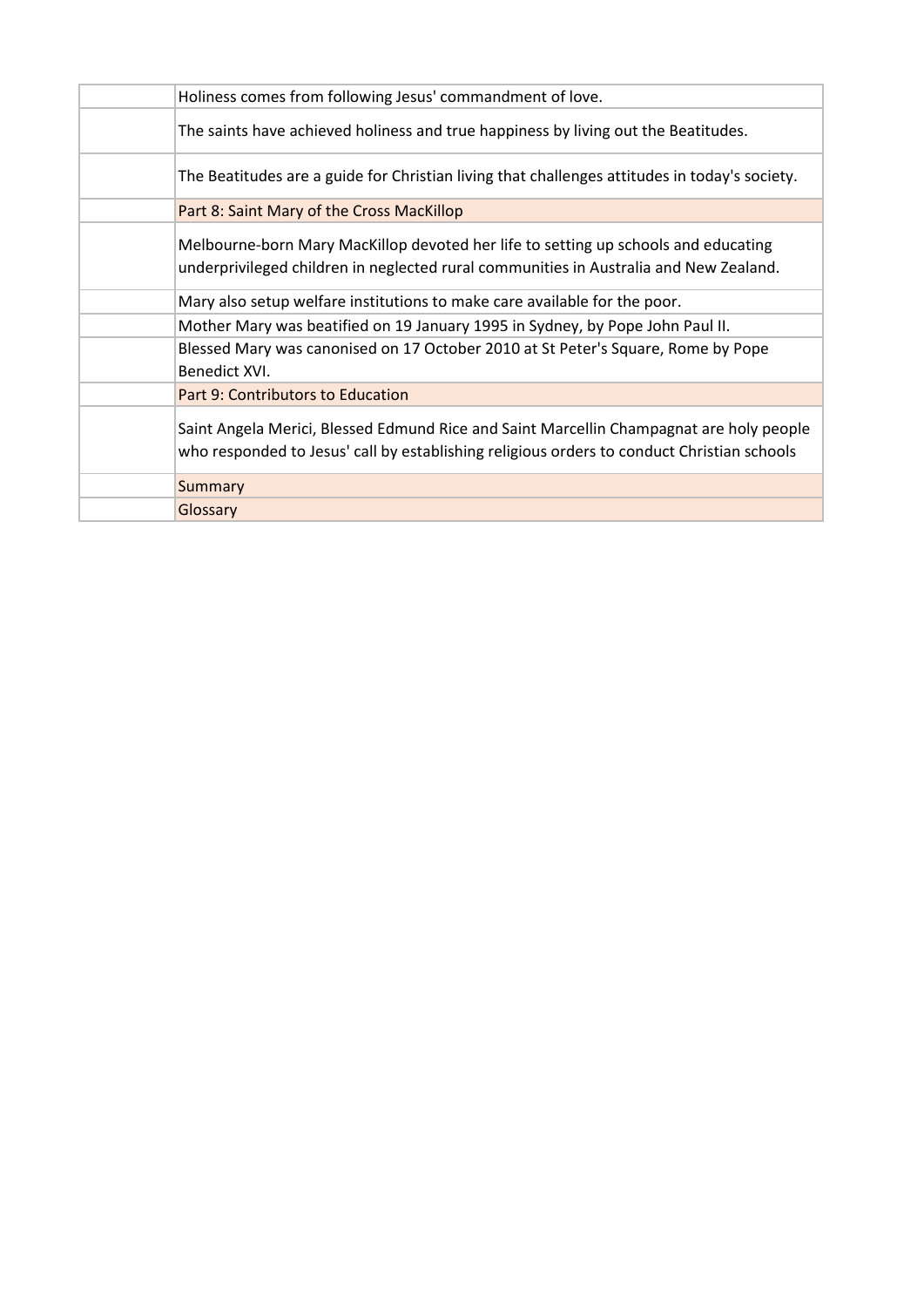| Unit 15 | <b>Wholeness and Healing</b>                                                                        |
|---------|-----------------------------------------------------------------------------------------------------|
|         | Part 1: Biblical Context of Sin                                                                     |
|         | Thousands of years ago the Hebrew people referred to sin by the word Hattah, which                  |
|         | literally meant 'to miss the target' or 'mark'.                                                     |
|         | The ancient Hebrews understood sin to have three dimensions; personal failing in relation           |
|         | to God, falling short of the mark that God set for them, and personal offence or revolt             |
|         | against God.                                                                                        |
|         | The New Testament defines sin in terms of one's inner moral compass; a choice from within           |
|         | and part of the human condition.                                                                    |
|         | Through his death and resurrection, Christ conquered sin and restored our friendship with           |
|         | God.                                                                                                |
|         | Part 2: Origin of Sin                                                                               |
|         | In the Bible, sin is a personal failing in relation to God, a falling short of the mark God set for |
|         | us, and a personal offence or revolt against God from the heart.                                    |
|         | As a consequence of Adam's first sin, everyone is born sinful; we are all born with the built-      |
|         | in urge to act on distorted desire to choose evil and disobey God.                                  |
|         | The doctrine of original sin is inseparable from the doctrine of salvation and freedom in           |
|         | Christ.                                                                                             |
|         | Part 3: Understanding Sin                                                                           |
|         | Whatever is said, done or desired, can be sinful when it is against God's law - the eternal         |
|         | law.                                                                                                |
|         | There are kinds of sin and degrees of seriousness of sin.                                           |
|         | Capital sins lead to other sins.                                                                    |
|         | Social sin is the accumulation of many personal sins.                                               |
|         | Part 4: In Search of Reconciliation and Healing                                                     |
|         | We continue to search for healing and reconciliation with the original inhabitants of our           |
|         | land.                                                                                               |
|         | An historic address has been made to the Australian Parliament and an apology offered to            |
|         | the members of the stolen generation.                                                               |
|         | Restorative justice focuses on repairing the harm that has been done.                               |
|         | Pope John Paul II courageously led the Church in repenting for, acknowledging, and                  |
|         | repairing the mistakes of the past.                                                                 |
|         | Part 5: Forgiveness and Reconciliation                                                              |
|         | Forgiveness and reconciliation go hand in hand.                                                     |
|         | Forgiveness and reconciliation are modelled in the life of St Maria Goretti.                        |
|         | The process of forgiving and moving towards reconciliation begins with a decision to love.          |
|         | Part 6: Sacramental Context of Forgiveness and Reconciliation                                       |
|         | The Catholic Church celebrates forgiveness and reconciliation within the context of a               |
|         | sacrament and is based in the ministry of Jesus.                                                    |
|         | Over history, the Sacrament of Penance and Reconciliation has undergone change and                  |
|         | development.                                                                                        |
|         | Since the Second Vatican Council (1962-65), the communal dimension of the Sacrament of              |
|         | Reconciliation has been restored with three rites of the Sacrament being celebrated.                |
|         |                                                                                                     |
|         | Part 7: Celebrating the Sacrament of Reconciliation Today                                           |
|         | Jesus told the story of the Prodigal Son and it models what reconciliation is all about.            |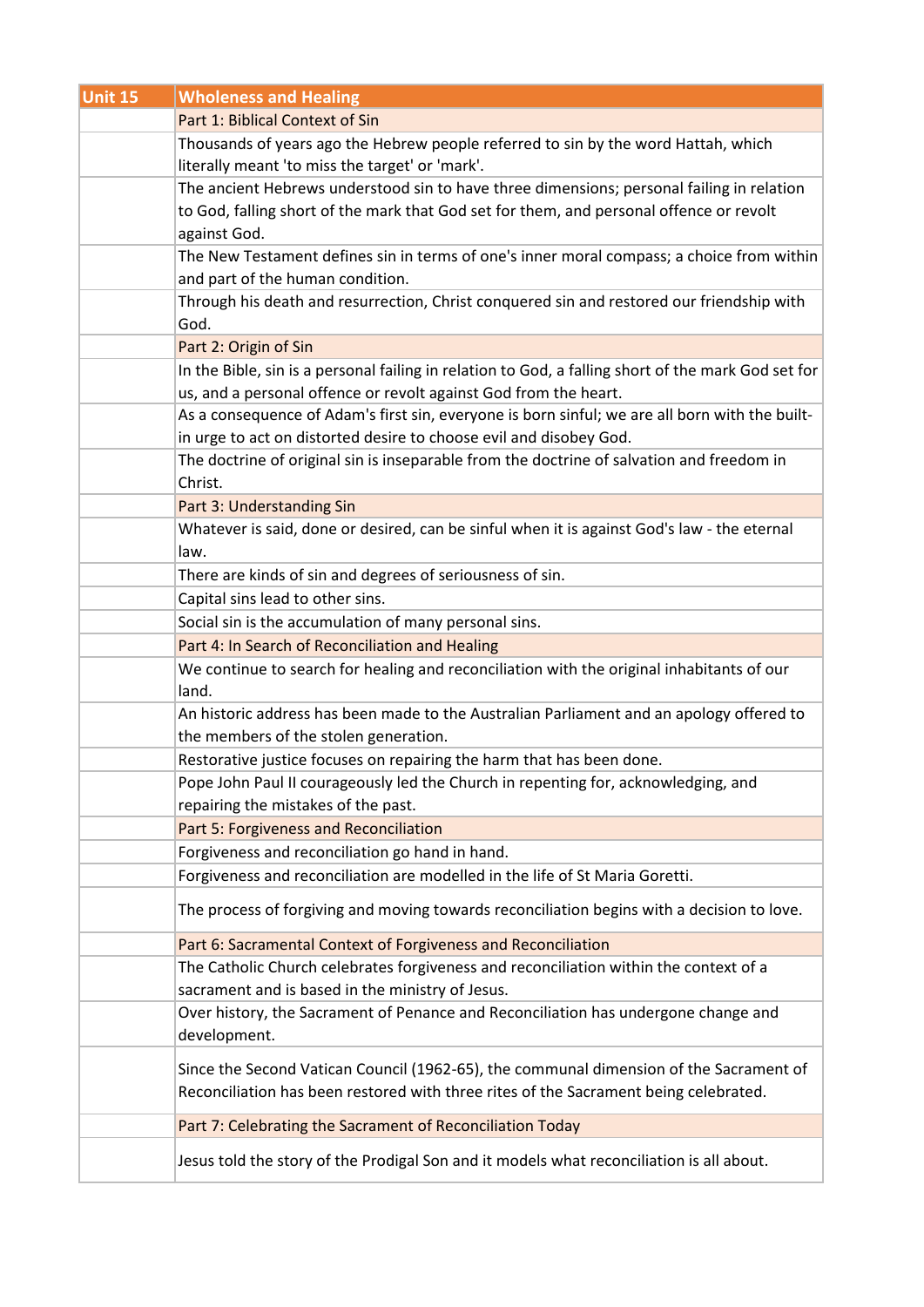| There are four parts to the Sacrament of Penance and Reconciliation, contrition, confession,<br>penance and absolution. |
|-------------------------------------------------------------------------------------------------------------------------|
| There are three rites in the Sacrament of Penance and Reconciliation.                                                   |
| Summary                                                                                                                 |
| Glossary                                                                                                                |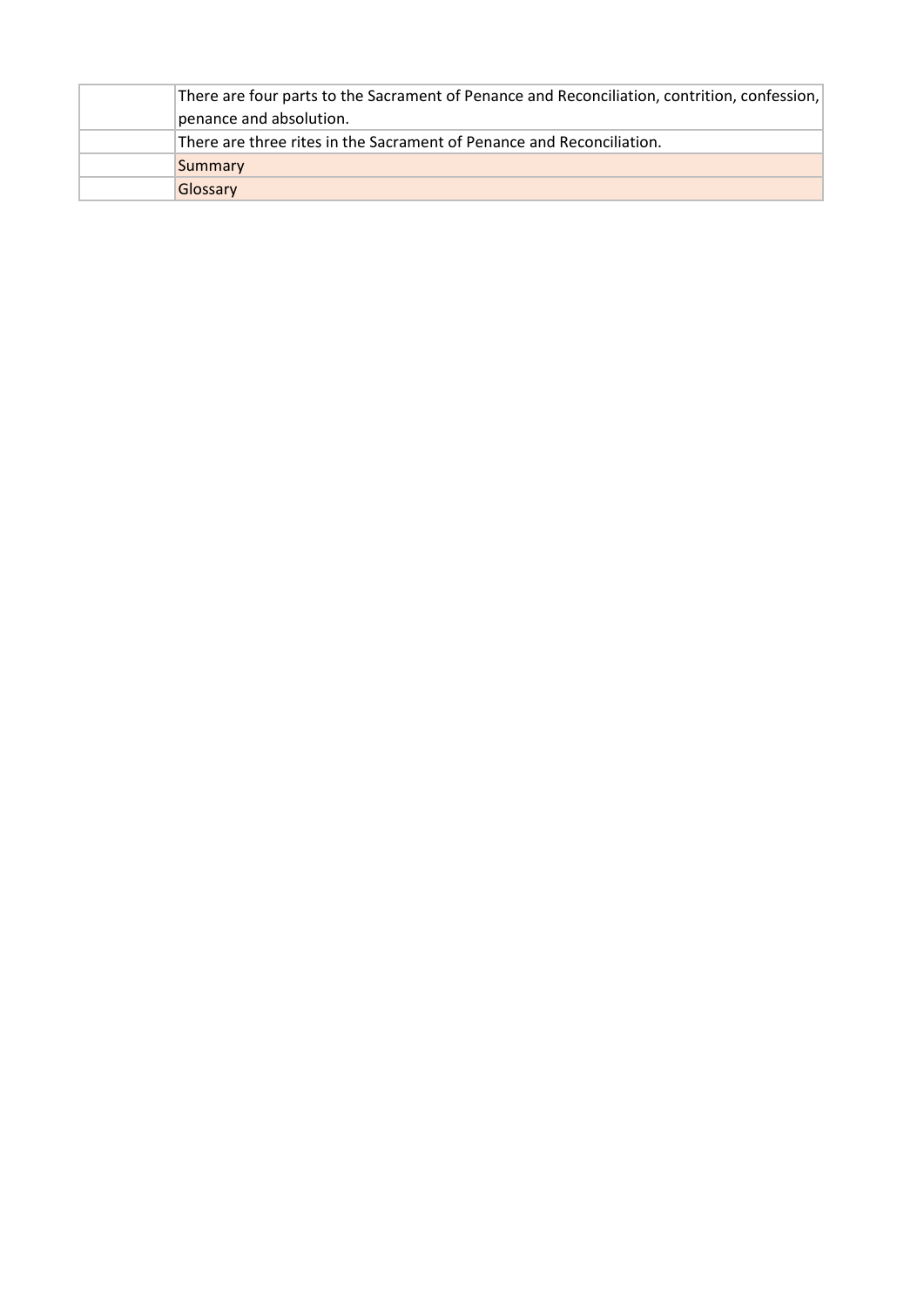| Unit 16 | <b>Jesus - The Teacher</b>                                                                                                                                                            |
|---------|---------------------------------------------------------------------------------------------------------------------------------------------------------------------------------------|
|         | Part 1: Teacher of Hope                                                                                                                                                               |
|         | Jesus became incarnate to declare the reign of God to the world through his life, death and                                                                                           |
|         | resurrection.                                                                                                                                                                         |
|         | Jesus taught with power and authority and was known as a rabbi.                                                                                                                       |
|         | The marginalised people of Jesus' society found strength and hope in his teachings.                                                                                                   |
|         | Part 2: Stories are Lessons from the Past                                                                                                                                             |
|         | Story telling is a great way of learning and remembering.                                                                                                                             |
|         | Jesus knew the power of stories, and used them many times when he was explaining things<br>to people about God's message.                                                             |
|         | Part 3: Modern Parables                                                                                                                                                               |
|         | Jesus, while using examples of his time and culture, also has a message for us in our time<br>and culture.                                                                            |
|         | By appreciating the context in which the parables of Jesus were told, one can understand<br>their message.                                                                            |
|         | Part 4: The Kingdom Parables                                                                                                                                                          |
|         | Jesus used parables to teach the people, and he used them in such a way as to challenge his<br>listeners to think about the subject matter being considered.                          |
|         | The words Jesus spoke in the parables are still relevant and true today.                                                                                                              |
|         | When Jesus taught what the kingdom of God was like, he told people how to be part of that<br>kingdom.                                                                                 |
|         | Part 5: Parables Concerning Jesus' Second Coming                                                                                                                                      |
|         | Each parable that Jesus used shows us some aspect of the nature of God and God's                                                                                                      |
|         | kingdom, and the way that God would like us to live our lives.                                                                                                                        |
|         | Jesus teaches us about the attitudes that we should have as we await his return.                                                                                                      |
|         | Part 6: Jesus Teaches Us About Himself                                                                                                                                                |
|         | Jesus presented himself as the Son of God by speaking about his relationship with the<br>Father.                                                                                      |
|         | By using the less well-known title of Son of Man, Jesus proclaimed himself to be the                                                                                                  |
|         | Messiah, while concealing this truth from the ordinary people.                                                                                                                        |
|         | Jesus gave seven signs, which affirmed his divinity and foreshadowed his death and<br>resurrection.                                                                                   |
|         | Jesus used the seven sayings, beginning with 'I am', to declare his divinity and to affirm that<br>he is the Messiah.                                                                 |
|         | Part 7: Happiness through Jesus                                                                                                                                                       |
|         | True happiness can only be attained in the kingdom of God.                                                                                                                            |
|         | The path to perfection consists of practising the Beatitudes, which Christ both practised and                                                                                         |
|         | preached.                                                                                                                                                                             |
|         | The Beatitudes are paradoxical in the sense that Christ promises happiness to those who do<br>certain things, that are the very opposite to what one would expect to bring happiness. |
|         |                                                                                                                                                                                       |
|         | Part 8: Jesus Teaches Us About Prayer                                                                                                                                                 |
|         | Jesus taught his followers about prayer and how to pray, giving us the model of the Lord's                                                                                            |
|         | Prayer.                                                                                                                                                                               |
|         | We show our love of God by doing God's will, and we show our love of our neighbours by<br>treating them the way that we want to be treated.                                           |
|         | Part 9: Jesus Invites us to Discipleship                                                                                                                                              |
|         | Jesus calls us to follow his example.                                                                                                                                                 |
|         |                                                                                                                                                                                       |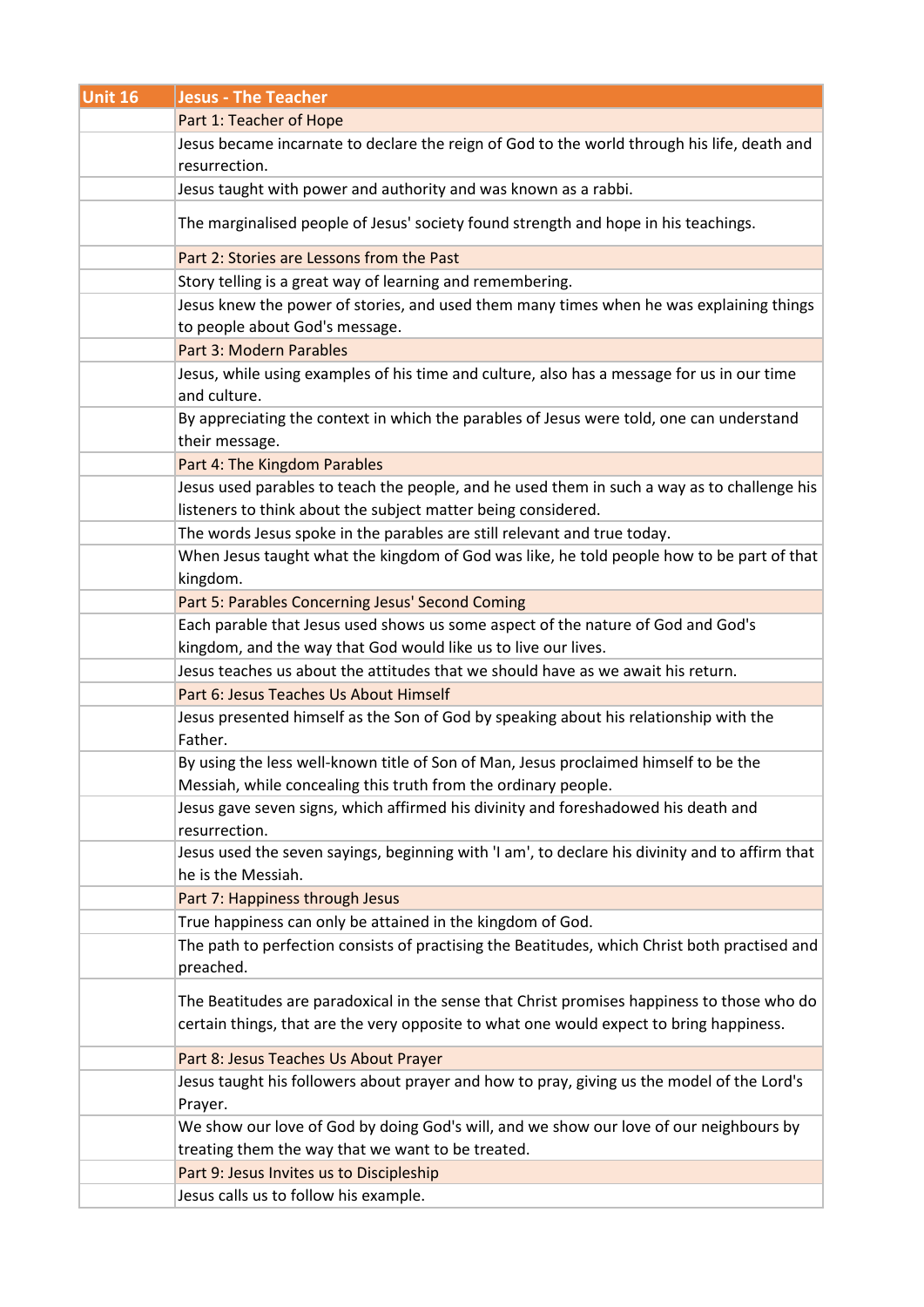| We are called to keep the commandments. |
|-----------------------------------------|
| <b>Summary</b>                          |
| Glossary                                |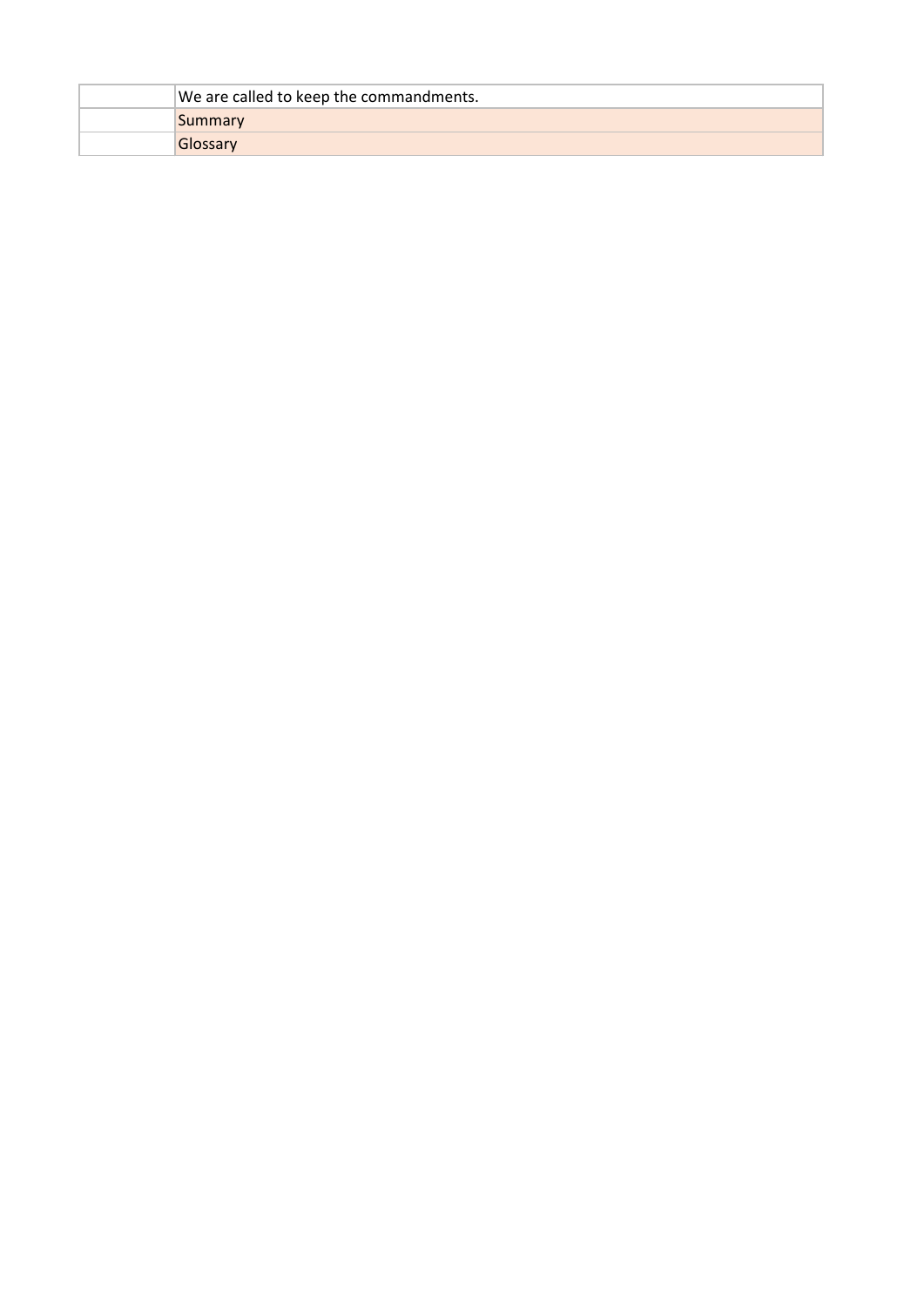| <b>Unit 17</b> | <b>Being Catholic</b>                                                                                                                                                                                                                                                                                           |
|----------------|-----------------------------------------------------------------------------------------------------------------------------------------------------------------------------------------------------------------------------------------------------------------------------------------------------------------|
|                | Part 1: What Catholics Believe                                                                                                                                                                                                                                                                                  |
|                | The Catholic Church is the largest Christian denomination.                                                                                                                                                                                                                                                      |
|                | The Church was founded by Jesus Christ who sent the apostles to continue his mission to<br>establish the kingdom of God on earth.                                                                                                                                                                               |
|                | Catholic beliefs, stated in the Apostles' and Nicene Creeds, are centred on God the Father,<br>the Son and the Holy Spirit, the Church, the sacraments, and life after death.                                                                                                                                   |
|                | Part 2: The People of God                                                                                                                                                                                                                                                                                       |
|                | The family is usually the first place where people share and develop values, rituals and<br>beliefs.                                                                                                                                                                                                            |
|                | The Catholic school has a visible culture that signifies Catholic life and many ways of<br>expressing Catholic belief.                                                                                                                                                                                          |
|                | The parish presents a Catholic identity in its people and ministries, its structures, symbols<br>and sacred objects.                                                                                                                                                                                            |
|                | Part 3: Australian Catholic Communities                                                                                                                                                                                                                                                                         |
|                | Australia's Catholic Church comprises twenty-one dioceses, seven archdioceses and five non-<br>geographical dioceses in Australia, each led by a bishop or archbishop.                                                                                                                                          |
|                | Pastoral organisations extend from the parish to diocesan and national levels.                                                                                                                                                                                                                                  |
|                | The Australian Catholic Bishops Conference is the united national voice of the bishops.                                                                                                                                                                                                                         |
|                | Part 4: Catholic Mission                                                                                                                                                                                                                                                                                        |
|                | Jesus' mission to proclaim God's message of love and forgiveness was continued by the<br>apostles and is continued today by the Church.                                                                                                                                                                         |
|                | All Christians are called to mission and most do so in their everyday lives as they live in<br>peace and show compassion, generosity and service towards family, friends and those less<br>fortunate.                                                                                                           |
|                | Through the New evangelisation, all Catholics will have the opportunity to revitalise their<br>faith and replace secularism with Gospel values.                                                                                                                                                                 |
|                | All people are called to mission and most do so in their everyday lives as they live in peace,<br>showing compassion, generosity and service towards family, friends and those less<br>fortunate.                                                                                                               |
|                | New evangelisation is for priests, religious orders and lay people to revitalise Jesus' message<br>where secular values have replaced God.                                                                                                                                                                      |
|                | Young people have the skills and the special mission to be witnesses to their faith and to<br>share it with others.                                                                                                                                                                                             |
|                | Many groups and organisations, often founded and run by lay people, are using new and<br>innovative ways to express the gospel message.                                                                                                                                                                         |
|                | Part 5: Leadership of the Church                                                                                                                                                                                                                                                                                |
|                | Jesus gave authority to Peter to be the leader of the apostles and the pastoral leader for all<br>people.                                                                                                                                                                                                       |
|                | As Rome became more significant in the Christian world, the bishop of Rome was looked<br>upon as the central figure of the Church. The title of pope was gradually restricted to the<br>bishop of Rome, regarded as the successor of St Peter.                                                                  |
|                | The pope serves as the centre of unity for all Catholics and is the spiritual leader who<br>provides guidance and leadership to the bishops of world. The teaching authority of the<br>Church is called the magisterium, which is the voice of the pope and bishops speaking on<br>matters of faith and morals. |